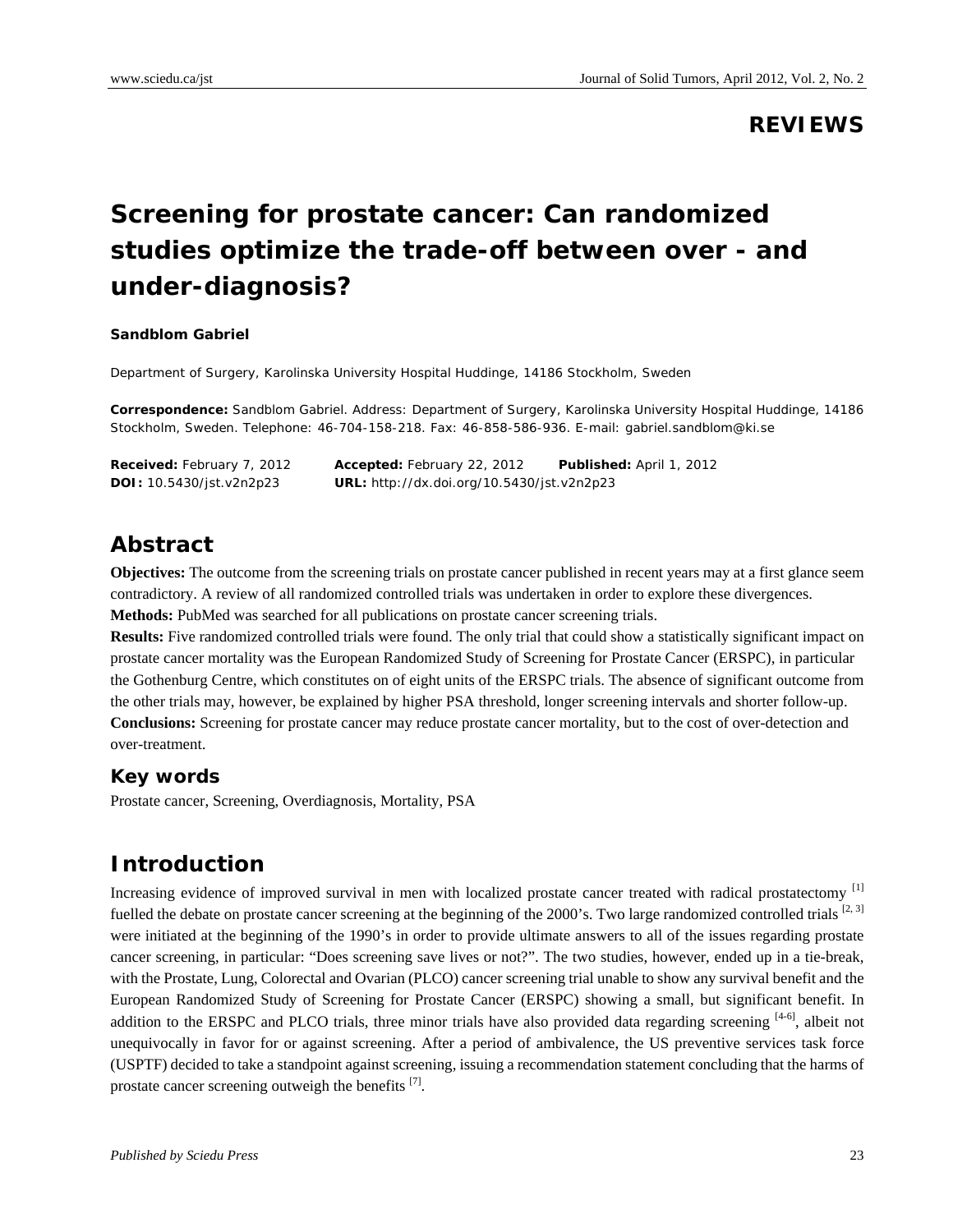The greatest problem when interpreting the seemingly contradictory outcomes of prostate cancer trials is not divergence of outcome, but rather the adequacy of the question posed. Instead of asking "Benefit or no benefit?", the question should be "Benefit, but at what cost?" or "Over-detection and over-treatment versus death from prostate cancer". When approaching the issues of prostate cancer in this manner, the problem is much greater than can ever be solved with a single P-value discriminating between death rates in a screened and a non-screened population. Over-treatment of men with non-lethal tumors is a huge ethical dilemma that should not be neglected. Whereas tumor remission after surgery or radiotherapy may be perceived as confirmation of the benefits of screening with early diagnosis and treatment, the harms of treatment, including perioperative complications, erectile dysfunction and incontinence should not be neglected. Furthermore, despite the fact that the outcome of surgery or radiotherapy may seem successful for men with low-risk tumors, i.e. those usually detected by screening, these men benefit less from treatment with radical intent than do men with high-risk tumors, even though men with high-risk tumors face a higher risk of early tumor recurrence [8]. In fact, even the ERSPC showed that 48 men must undergo treatment with curative intent in order for one man to avoid death from prostate cancer <sup>[3]</sup>. On the other hand, preventing death from prostate cancer may be considered important not only for prolonging survival, but also for avoiding a very dreadful period prior to death. Death from prostate cancer may be very agonizing, with constant pain, loss of autonomy, and dependence on help with almost every daily activity <sup>[9]</sup>. During the final year of life, a rapid decrease in perceived quality of life is seen for men with prostate cancer [10].

Ultimately, it is only men with a suspicion of prostate cancer who are able to make an adequate trade-off between the potential hazards of over-diagnosis and the risk of neglecting a potentially curable prostate cancer. This requires informed decision-making, which may be a very complex process that is not easily addressed using the rather schematic routines of a mass screening program. A study has been initiated in Australia with the aim of quantifying men's preferences in a structured way <sup>[11]</sup>. This study may provide a better understanding of the relative importance of the factors influencing the decision to undergo PSA testing.

The aim of the present review was to critically assess and compare the outcomes of the randomized controlled trials presenting mortality data following prostate cancer screening.

# **Results**

Five randomized studies have presented results on prostate cancer mortality. Although somewhat contradictory, they have each independently shed some light on the outcome of prostate cancer screening:

#### **The prostate, lung, colorectal and ovarian (PLCO) cancer screening trial**

In the first report from the PLCO trial, no survival benefit from screening was seen  $[2]$ . The lack of survival benefit may, however, have been explained by a relatively high PSA threshold (4.0 ng/mL), and high pre-screening and contamination levels in the control group. Furthermore, the follow-up was not sufficient to achieve the power to show any differences in mortality between the screening group and control group. In a recent follow-up, a small but non-significant reduction in prostate cancer mortality was seen in the screening group  $^{[12]}$ . With a long enough follow-up period, this difference between the control group and screening group could become significant.

# **The European randomized study of screening for prostate cancer (ERSPC)**

The ERSPC was a study organized by assembling data from several countries in Europe. The study design differed slightly between units, but the total study population size was more than twice the size of the PLCO trial. In the first report on prostate cancer mortality from the study, a reduction in prostate cancer mortality of  $20\%$  ( $P=0.04$ ) was seen [3]. The outcome from the ERSPC trial, however, was to a great extent dependent on one center, Gothenburg, where the patients were younger, the PSA threshold lower, the screening intervals shorter and the follow-up longer. In a separate analysis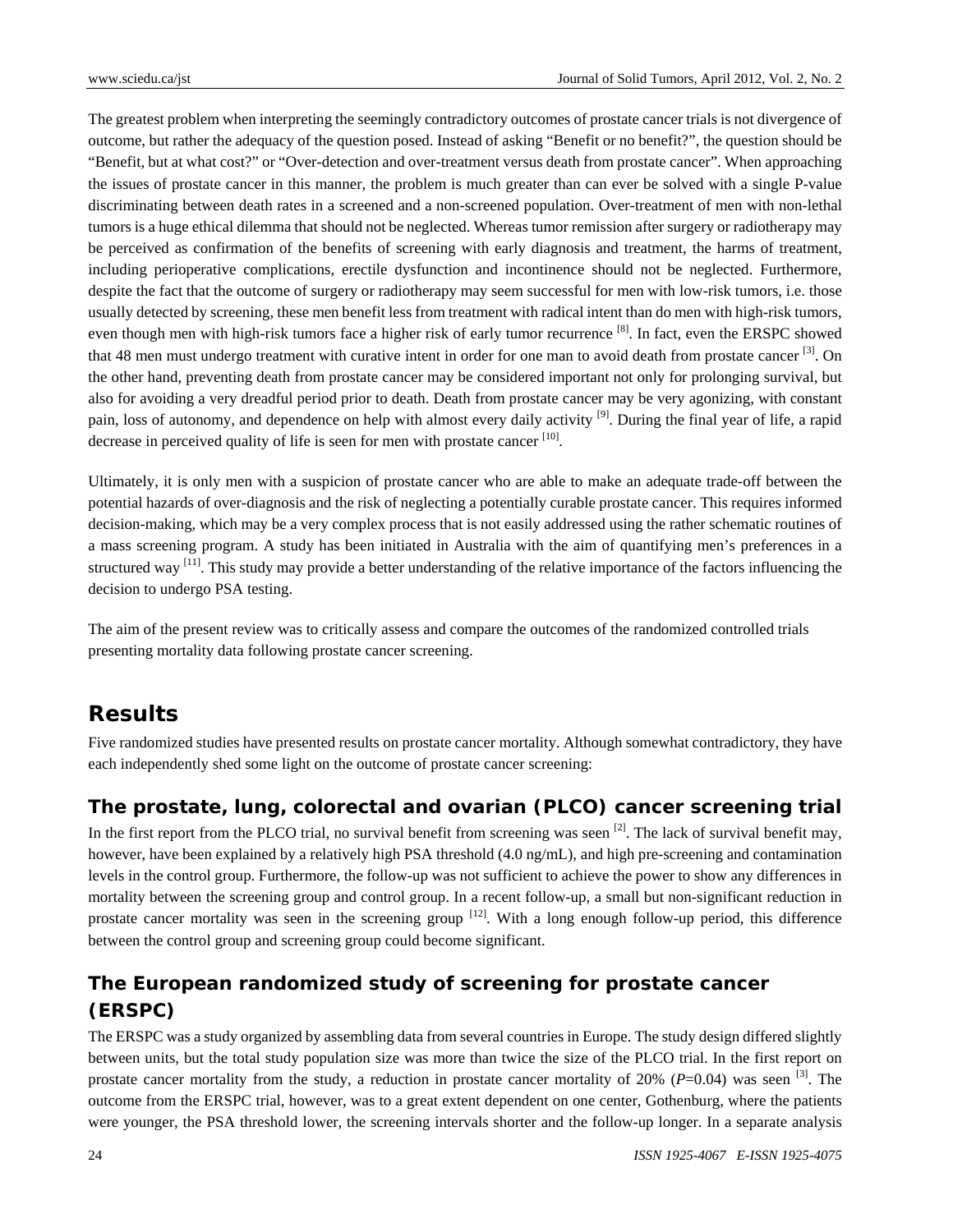from Gothenburg, a reduction in prostate cancer mortality of  $44\%$  was seen <sup>[13]</sup> which indicates that the favorable outcome of prostate cancer screening seen in the ERSPC trial was, to a great extent, dependent on the Gothenburg subgroup.

### **The Stockholm study**

In a study performed in Stockholm, Sweden, 2400 men aged 55 to 70 years were invited once to partake in prostate cancer screening that included digital rectal examination, transrectal ultrasound and PSA testing  $^{[4]}$ . In a 15-year follow-up, no reduction in the overall or prostate cancer-specific survival was seen. Screening subjects, however, had a significantly lower risk for death from causes other than prostate cancer, which raises the possibility of co-morbidity amongst men who did not accept the screening invitation. This is an important observation that must be taken into account when assessing the outcome of screening trials.

## **The Quebec study**

The first study to ever provide results regarding prostate cancer screening was the Quebec study <sup>[5]</sup>. The original results indicated a great benefit from screening, with a relative prostate cancer death risk in the screened group of 0.38 (95% confidence interval 0.20-0.73). The results from this study, however, were compromised by a large crossover and contamination between the study group and the control group. When tested in an intention-to-treat analysis, no significant decrease in prostate cancer mortality was seen. Considering the risk for confounding due to high co-morbidity associated with non-participation in screening, as seen in the Stockholm study  $[4]$ , the outcome of the Quebec study may be very misleading if interpreted inadequately.

| Low-sensitivity<br>screening (high<br>PSA threshold,<br>long screening<br>intervals)  | Low risk for over-<br>detection                      | Risk for under-<br>detection                            |
|---------------------------------------------------------------------------------------|------------------------------------------------------|---------------------------------------------------------|
| High-sensitivity<br>screening (low<br>PSA threshold,<br>short screening<br>intervals) | Great risk for over-<br>detection                    | Screening benefit                                       |
|                                                                                       | Low-risk tumours (low<br>Gleason score, slow growth) | High-risk tumours (high<br>Gleason score, rapid growth) |

**Figure 1.** The design of a screening program requires careful consideration of the risk for over-as well as under-detection. Ideally, the most aggressive cancer should constitute a high proportion of the screening-detected tumors [14]. However, the high-risk tumors usually grow more rapidly than the low-risk tumors and present as interval cancers with locally advanced growth at diagnosis.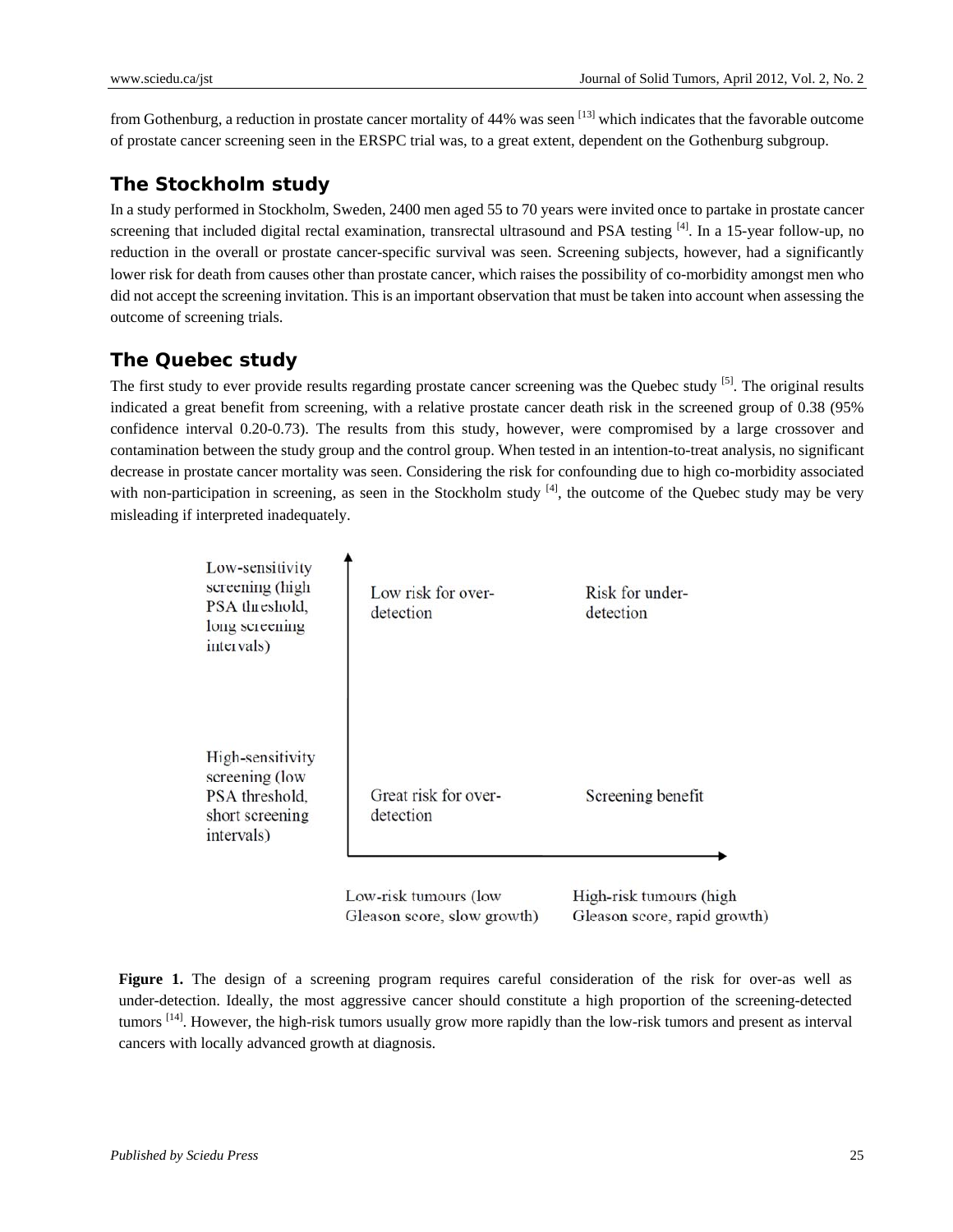#### **The Norrkoping trial**

The Norrkoping trial was the first randomised controlled trial on prostate cancer screening [6]. It was initiated in 1987, before PSA testing had become a routine test. Thus, at the first two screening rounds in 1987 and 1990, only digital rectal examination was done. In the next two rounds 1993 and 1996, PSA testing was done parallel to rectal examination. Although the study was relatively small, with only 1494 men in the screening group from the start, the long follow-up has rendered a statistical power of the same magnitude as that presented in the first report from the PLCO trial <sup>[2]</sup>. The study, however, was designed for assessing the feasibility, cost-effectiveness and side-effects of screening rather than analyzing the impact on prostate cancer mortality. Furthermore, only half of the men diagnosed with prostate cancer in the screening group were treated with radiotherapy or surgery. When followed for fifteen years, no difference in prostate cancer mortality between the screening and control groups was seen. The lack of reduction in prostate cancer mortality, seen in the Norrkoping trial, may be the result of a low detection rate and skepticism towards radical prostatectomy and radiotherapy when the study started.

# **Discussion**

The seemingly contradictory outcomes of these studies are to a great extent dependent on differences in set-up, screening intervals, PSA thresholds, and management of men with prostate cancer. There is no uniform way of organizing prostate cancer screening. The shorter the screening interval 14 and the lower the PSA threshold, the higher is the sensitivity, yielding a higher detection rate at the cost of risk for over-detection and over-treatment (Figure 1). Whereas the screening sensitivity at the Gothenburg Centre in the ERSPC trial was high, the screening sensitivity was intermediate at the rest of the ERSPC centers and in the PLCO and Quebec trials and the Stockholm and Norrkoping trials had a low sensitivity.

Whether or not a high detection rate is beneficial for men undergoing screening can only be determined by the men who, on the one hand, face the risk of being falsely assumed to have a lethal cancer, or undergo advanced treatment of an indolent tumor without malignant potential yet, on the other, gain the chance of preventing a curable tumor from developing into a serious cancer that may ultimately shorten life, the last months of which are ridden with anguish, loss of control of basic functions, and therapy-resistant pain.

# **References**

- [1] Bill-Axelson A, Holmberg L, Ruutu M, Garmo H, Stark JR, Busch C, Nordling S, Häggman M, Andersson SO, Bratell S, Spångberg A, Palmgren J, Steineck G, Adami HO, Johansson JE; SPCG-4 Investigators. Radical prostatectomy versus watchful waiting in early prostate cancer. N Engl J Med. 2011 May 5;364(18):1708-17.
- [2] Andriole GL, Crawford ED, Grubb RL 3rd, Buys SS, Chia D, Church TR, et al. for the PLCO Project Team. Mortality results from a randomized prostate-cancer screening trial. N Engl J Med 2009;360:1310-19
- [3] Schröder FH, Hugosson J, Roobol MJ, Tammela TL, Ciatto S, Nelen V, et al.: ERSPC Investigators. Screening and prostate-cancer mortality in a randomized European study. N Engl J Med 2009;360:1320-28
- [4] Kjellman A, Akre O, Norming U, Törnblom M, Gustafsson O. 15-year follow-up of a population based prostate cancer screening study. J Urol. 2009;181:1615-21; discussion 1621.
- [5] Labrie F, Candas B, Dupont A, Cusan L, Gomez JL, Suburu RE, et al. Screening decreases prostate cancer death: First analysis of the 1988 Quebec prospective randomized controlled trial. Prostate. 1999;38:83-91.
- [6] Sandblom G, Varenhorst E, Rosell J, Löfman O, Carlsson P. Randomised prostate cancer screening trial: 20 year follow-up. BMJ. 2011 Mar 31;342:d1539. doi: 10.1136/bmj.d1539. PMID: 21454449
- [7] US Preventive Services Task Force. Screening for Prostate Cancer: US Preventive Services Task Force recommendation statement: draft: Summary of recommendation and evidence. http://www.uspreventiveservicestaskforce.org/uspstf12/prostate/prostateart.htm [Accessed January 17, 2011].